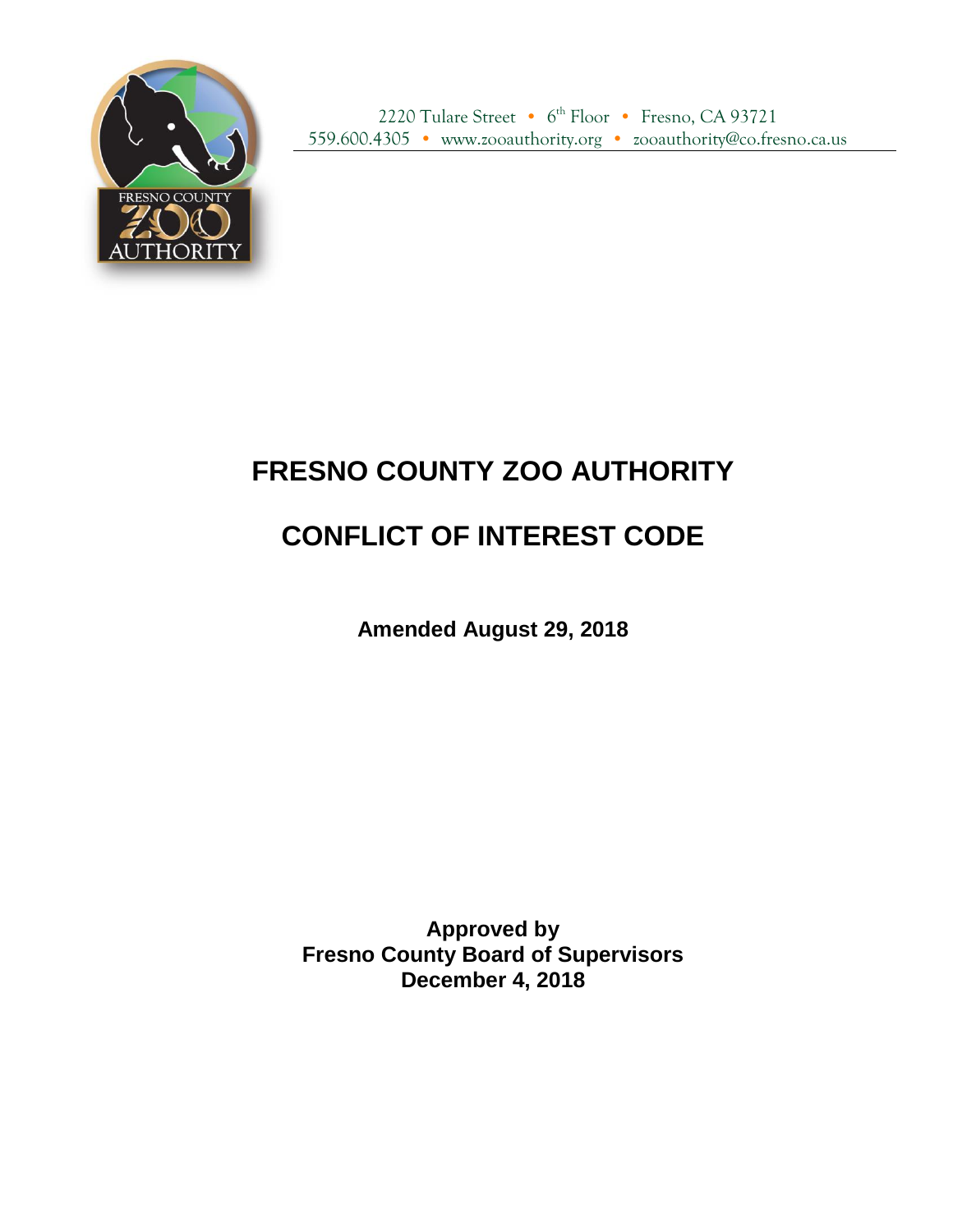## BEFORE THE FRESNO COUNTY ZOO AUTHORITY

## **FRESNO COUNTY, CALIFORNIA**

In the matter of

4

 $\overline{2}$ 

3

4

5

6

7

8

 $\overline{9}$ 

10

 $11$ 

 $12$ 

13

14

15

16

17

18

19

20

 $21$ 

22

23

24

25

 $-26$ 

27

28

No. 2018-1

Amendment of Standard Conflict of Interest Code.

Whereas, the Political Reform Act (Government Code Section 81000, et seq.) requires state and local government agencies to adopt and promulgate conflict-of-interest codes; and

Whereas, the Fair Political Practices Commission has adopted a regulation (2) Cal. Code of Regs. Section 18730) that contains the terms of a standard conflict-of-interest code and may be incorporated by reference in an agency's code. After public notice and hearing, the standard code may be amended by the Fair Political Practices Commission to conform to amendments in the Political Reform Act; and

Now therefore be it resolved, that the terms of 2 California Code of Regulations Section 18730 and any amendments to it duly adopted by the Fair Political Practices Commission are hereby incorporated by reference. This regulation and the attached Appendices designating positions and establishing disclosure requirements shall constitute the conflict of interest code of the Fresno County Zoo Authority (Authority).

The Form 700s for designated positions, other than the Members of the Authority Board and Alternates and Chairman shall be filed with the Authority. Authority Board Members and Alternates and Chairman are to file their original Form 700s directly with the Clerk of the Board for the Fresno County Board of Supervisors using the electronic filing system.

If the Form 700s are not filed electronically, the paper Form 700 and waiver shall

Approved and/or authorized by the Board of Supervisors of the County of Fresno

Agenda Item No. 37

{Z∙Y∙

12.4.18

Depaty Clerk

ИЛI

Meeting Date

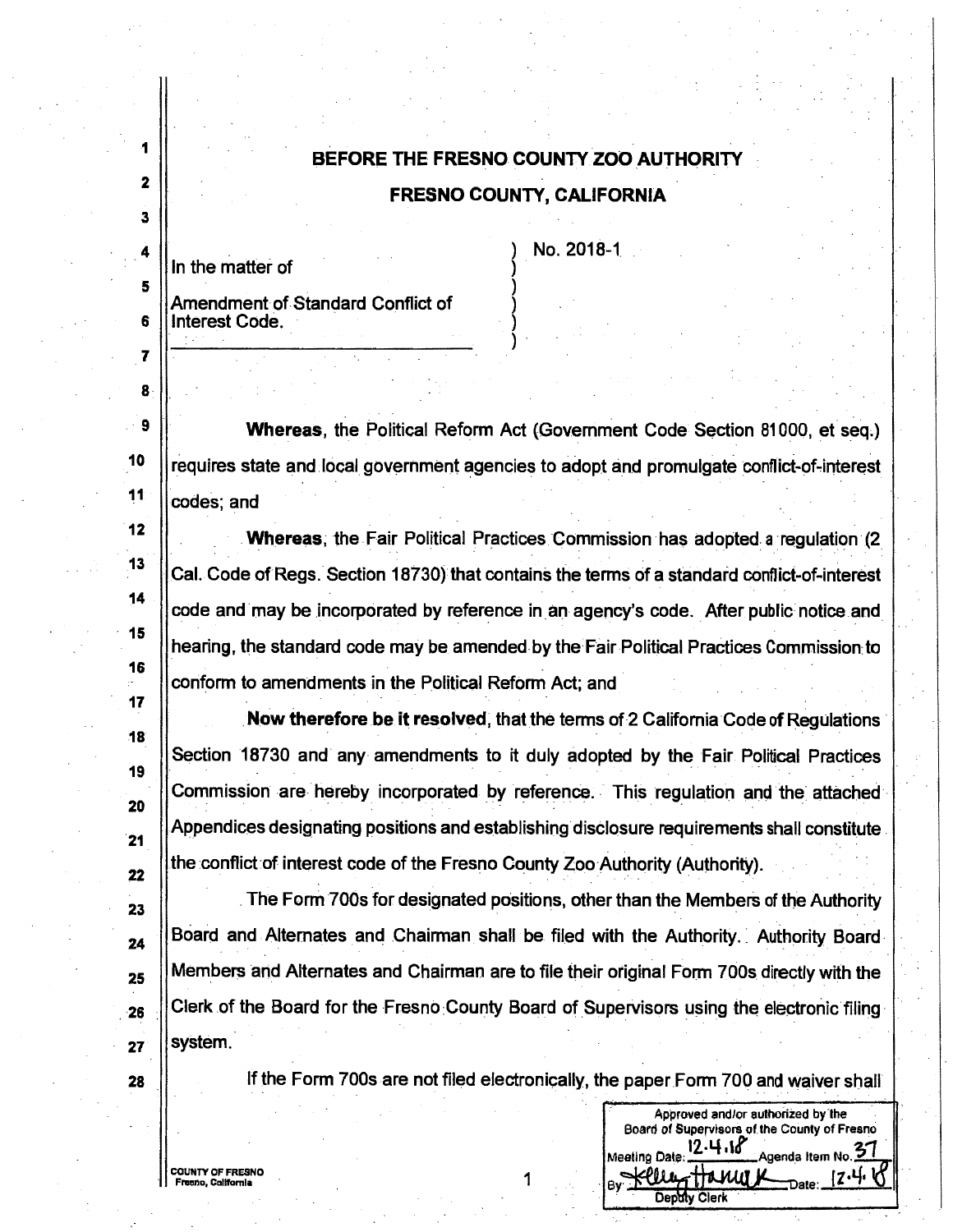**2**  be filed with the Authority, and upon receipt of these paper Form 700s with waivers, the Authority shall make and retain a copy and forward the original to. the Clerk of the Board of Supervisors.

The Authority shall retain a copy of all electronically filed Form700s, a copy of all paper Form 700s with waivers and the original Form 700s of designated positions and shall make the Form 700s available for public review, inspection, and reproduction. (Gov. Code section 81008.)

The provisions of all Conflict of Interest Codes and amendments thereto previously adopted by the Agency are hereby superseded.

Adopted at a meeting of.the Fresno County Zoo Authority, held on the 29th day.  $\begin{array}{|c|c|c|c|}\n\hline\n & 12 & \hline\n\end{array}$  of August 2018, by the following vote, to wit:

2

Ayes: Brand, Lyles, Roman, Stratford, Toste, Waterhouse

Noes: None

Absent: Herzog

Mulielle Pancer <sup>z</sup>/Z *}!J!'* 1 *u~ttet"-*

chelle Roman 2018 Chairman

**20**  Attest:

1

**3** 

**4** 

**5** 

**6** 

**7** 

**8** 

**9** 

**10** 

**11** 

**13** 

**14** 

**15** ·

**16** 

**17** 

**18** 

**19** 

**21.** 

**22** 

**23** 

Thirmi, Crosley

Catherine Crosby, Board Coordinator

**24 25** 

**26** 

**27** 

**28**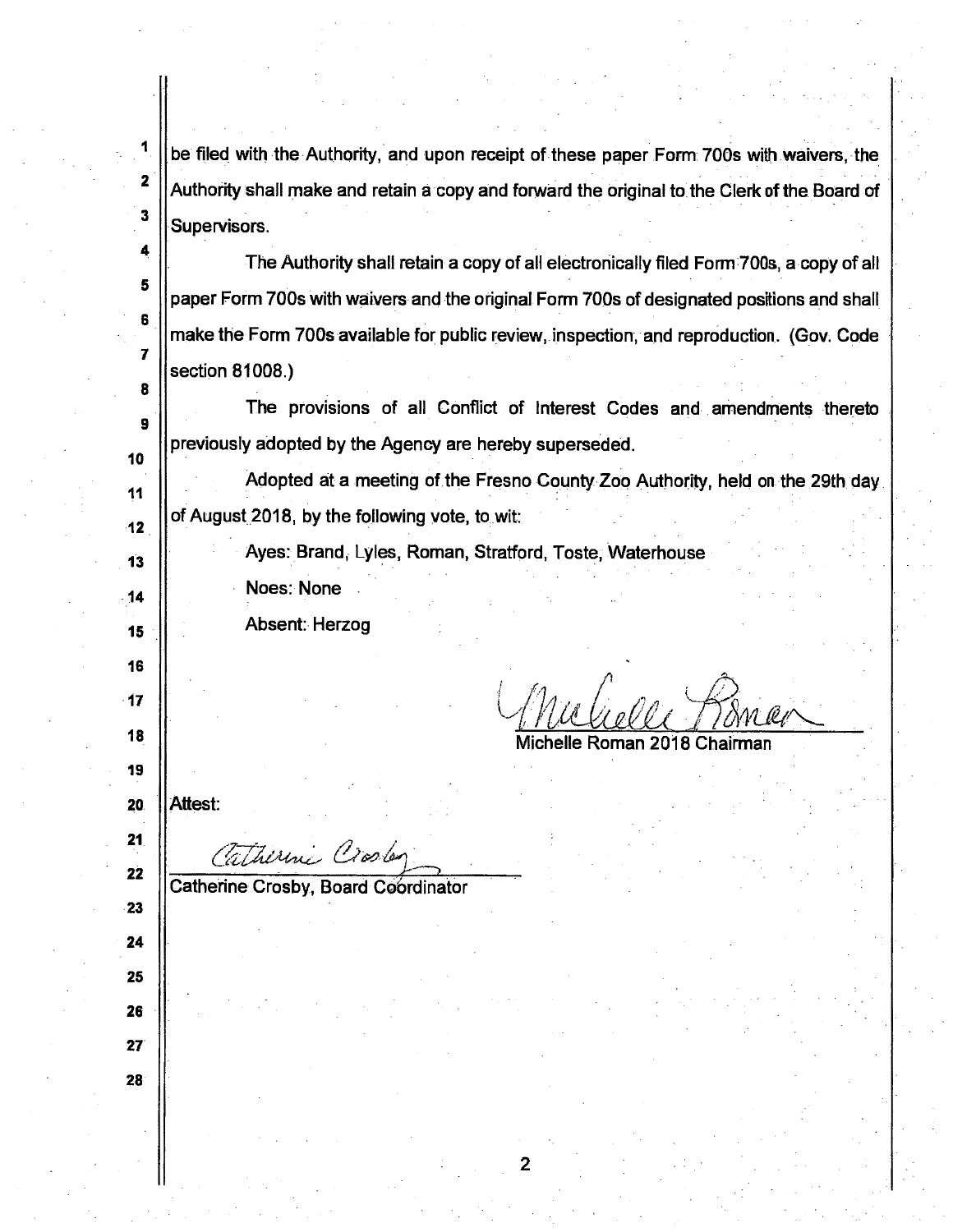| <b>Fresno County Zoo Authority</b><br><b>Conflict of Interest Code</b><br>$\mathbf{2}$<br>$\mathbf{3}$<br><b>APPENDIX A</b><br>4<br><b>Public Officials Who Manage Public Investments</b><br>5<br>It has been determined that positions listed below manage public investments and will file a statement of<br>economic interests pursuant to Government Code Section 87200. These positions are listed for<br>6<br>informational purposes only: None<br>7<br><b>Designated Positions</b><br>Category<br>8<br>Chairman<br>2,3,4,5,6<br>9<br>Members and Alternates of the Board<br>2,3,4,5,6<br>$-10$<br>Administrator<br>2,3,4,5,6<br>11<br>Coordinator<br>2, 3, 4, 5, 6<br>$-12$<br><b>Staff Counsel</b><br>2,3,4,5,6<br>13<br><b>Staff Treasurer</b><br>2,3,4,5,6<br>14<br><b>Consultants</b><br>15<br>16.<br>*Consultants/New Positions are included in the list of designated positions and<br>17<br>shall disclose pursuant to the disclosure requirements in this code subject to the following<br>limitation:<br>18<br>The Chairman or his/her designee may determine in writing that a particular<br>19<br>consultant or new position, although a "designated position," is hired to perform a range of<br>20<br>duties that is limited in scope and thus is not required to comply fully with the disclosure<br>requirements in this section. Such written determination shall include a description of the<br>21<br>consultant's or new position's duties and, based upon that description, a statement of the<br>extent of disclosure requirements. The Chairman or his/her designee's determination is a<br>22<br>public record and shall be retained for public inspection in the same manner and location<br>as this conflict-of-interest code. (Gov. Code Sec. 81008.)<br>23<br>24<br>25 <sub>2</sub><br>26<br>27<br>28 |  |  |
|-----------------------------------------------------------------------------------------------------------------------------------------------------------------------------------------------------------------------------------------------------------------------------------------------------------------------------------------------------------------------------------------------------------------------------------------------------------------------------------------------------------------------------------------------------------------------------------------------------------------------------------------------------------------------------------------------------------------------------------------------------------------------------------------------------------------------------------------------------------------------------------------------------------------------------------------------------------------------------------------------------------------------------------------------------------------------------------------------------------------------------------------------------------------------------------------------------------------------------------------------------------------------------------------------------------------------------------------------------------------------------------------------------------------------------------------------------------------------------------------------------------------------------------------------------------------------------------------------------------------------------------------------------------------------------------------------------------------------------------------------------------------------------------------------------------------------------------------|--|--|
|                                                                                                                                                                                                                                                                                                                                                                                                                                                                                                                                                                                                                                                                                                                                                                                                                                                                                                                                                                                                                                                                                                                                                                                                                                                                                                                                                                                                                                                                                                                                                                                                                                                                                                                                                                                                                                         |  |  |
|                                                                                                                                                                                                                                                                                                                                                                                                                                                                                                                                                                                                                                                                                                                                                                                                                                                                                                                                                                                                                                                                                                                                                                                                                                                                                                                                                                                                                                                                                                                                                                                                                                                                                                                                                                                                                                         |  |  |
|                                                                                                                                                                                                                                                                                                                                                                                                                                                                                                                                                                                                                                                                                                                                                                                                                                                                                                                                                                                                                                                                                                                                                                                                                                                                                                                                                                                                                                                                                                                                                                                                                                                                                                                                                                                                                                         |  |  |
|                                                                                                                                                                                                                                                                                                                                                                                                                                                                                                                                                                                                                                                                                                                                                                                                                                                                                                                                                                                                                                                                                                                                                                                                                                                                                                                                                                                                                                                                                                                                                                                                                                                                                                                                                                                                                                         |  |  |
|                                                                                                                                                                                                                                                                                                                                                                                                                                                                                                                                                                                                                                                                                                                                                                                                                                                                                                                                                                                                                                                                                                                                                                                                                                                                                                                                                                                                                                                                                                                                                                                                                                                                                                                                                                                                                                         |  |  |
|                                                                                                                                                                                                                                                                                                                                                                                                                                                                                                                                                                                                                                                                                                                                                                                                                                                                                                                                                                                                                                                                                                                                                                                                                                                                                                                                                                                                                                                                                                                                                                                                                                                                                                                                                                                                                                         |  |  |
|                                                                                                                                                                                                                                                                                                                                                                                                                                                                                                                                                                                                                                                                                                                                                                                                                                                                                                                                                                                                                                                                                                                                                                                                                                                                                                                                                                                                                                                                                                                                                                                                                                                                                                                                                                                                                                         |  |  |
|                                                                                                                                                                                                                                                                                                                                                                                                                                                                                                                                                                                                                                                                                                                                                                                                                                                                                                                                                                                                                                                                                                                                                                                                                                                                                                                                                                                                                                                                                                                                                                                                                                                                                                                                                                                                                                         |  |  |
|                                                                                                                                                                                                                                                                                                                                                                                                                                                                                                                                                                                                                                                                                                                                                                                                                                                                                                                                                                                                                                                                                                                                                                                                                                                                                                                                                                                                                                                                                                                                                                                                                                                                                                                                                                                                                                         |  |  |
|                                                                                                                                                                                                                                                                                                                                                                                                                                                                                                                                                                                                                                                                                                                                                                                                                                                                                                                                                                                                                                                                                                                                                                                                                                                                                                                                                                                                                                                                                                                                                                                                                                                                                                                                                                                                                                         |  |  |
|                                                                                                                                                                                                                                                                                                                                                                                                                                                                                                                                                                                                                                                                                                                                                                                                                                                                                                                                                                                                                                                                                                                                                                                                                                                                                                                                                                                                                                                                                                                                                                                                                                                                                                                                                                                                                                         |  |  |
|                                                                                                                                                                                                                                                                                                                                                                                                                                                                                                                                                                                                                                                                                                                                                                                                                                                                                                                                                                                                                                                                                                                                                                                                                                                                                                                                                                                                                                                                                                                                                                                                                                                                                                                                                                                                                                         |  |  |
|                                                                                                                                                                                                                                                                                                                                                                                                                                                                                                                                                                                                                                                                                                                                                                                                                                                                                                                                                                                                                                                                                                                                                                                                                                                                                                                                                                                                                                                                                                                                                                                                                                                                                                                                                                                                                                         |  |  |
|                                                                                                                                                                                                                                                                                                                                                                                                                                                                                                                                                                                                                                                                                                                                                                                                                                                                                                                                                                                                                                                                                                                                                                                                                                                                                                                                                                                                                                                                                                                                                                                                                                                                                                                                                                                                                                         |  |  |
|                                                                                                                                                                                                                                                                                                                                                                                                                                                                                                                                                                                                                                                                                                                                                                                                                                                                                                                                                                                                                                                                                                                                                                                                                                                                                                                                                                                                                                                                                                                                                                                                                                                                                                                                                                                                                                         |  |  |
|                                                                                                                                                                                                                                                                                                                                                                                                                                                                                                                                                                                                                                                                                                                                                                                                                                                                                                                                                                                                                                                                                                                                                                                                                                                                                                                                                                                                                                                                                                                                                                                                                                                                                                                                                                                                                                         |  |  |
|                                                                                                                                                                                                                                                                                                                                                                                                                                                                                                                                                                                                                                                                                                                                                                                                                                                                                                                                                                                                                                                                                                                                                                                                                                                                                                                                                                                                                                                                                                                                                                                                                                                                                                                                                                                                                                         |  |  |
|                                                                                                                                                                                                                                                                                                                                                                                                                                                                                                                                                                                                                                                                                                                                                                                                                                                                                                                                                                                                                                                                                                                                                                                                                                                                                                                                                                                                                                                                                                                                                                                                                                                                                                                                                                                                                                         |  |  |
|                                                                                                                                                                                                                                                                                                                                                                                                                                                                                                                                                                                                                                                                                                                                                                                                                                                                                                                                                                                                                                                                                                                                                                                                                                                                                                                                                                                                                                                                                                                                                                                                                                                                                                                                                                                                                                         |  |  |
|                                                                                                                                                                                                                                                                                                                                                                                                                                                                                                                                                                                                                                                                                                                                                                                                                                                                                                                                                                                                                                                                                                                                                                                                                                                                                                                                                                                                                                                                                                                                                                                                                                                                                                                                                                                                                                         |  |  |
|                                                                                                                                                                                                                                                                                                                                                                                                                                                                                                                                                                                                                                                                                                                                                                                                                                                                                                                                                                                                                                                                                                                                                                                                                                                                                                                                                                                                                                                                                                                                                                                                                                                                                                                                                                                                                                         |  |  |
|                                                                                                                                                                                                                                                                                                                                                                                                                                                                                                                                                                                                                                                                                                                                                                                                                                                                                                                                                                                                                                                                                                                                                                                                                                                                                                                                                                                                                                                                                                                                                                                                                                                                                                                                                                                                                                         |  |  |
|                                                                                                                                                                                                                                                                                                                                                                                                                                                                                                                                                                                                                                                                                                                                                                                                                                                                                                                                                                                                                                                                                                                                                                                                                                                                                                                                                                                                                                                                                                                                                                                                                                                                                                                                                                                                                                         |  |  |
|                                                                                                                                                                                                                                                                                                                                                                                                                                                                                                                                                                                                                                                                                                                                                                                                                                                                                                                                                                                                                                                                                                                                                                                                                                                                                                                                                                                                                                                                                                                                                                                                                                                                                                                                                                                                                                         |  |  |
|                                                                                                                                                                                                                                                                                                                                                                                                                                                                                                                                                                                                                                                                                                                                                                                                                                                                                                                                                                                                                                                                                                                                                                                                                                                                                                                                                                                                                                                                                                                                                                                                                                                                                                                                                                                                                                         |  |  |
|                                                                                                                                                                                                                                                                                                                                                                                                                                                                                                                                                                                                                                                                                                                                                                                                                                                                                                                                                                                                                                                                                                                                                                                                                                                                                                                                                                                                                                                                                                                                                                                                                                                                                                                                                                                                                                         |  |  |
|                                                                                                                                                                                                                                                                                                                                                                                                                                                                                                                                                                                                                                                                                                                                                                                                                                                                                                                                                                                                                                                                                                                                                                                                                                                                                                                                                                                                                                                                                                                                                                                                                                                                                                                                                                                                                                         |  |  |
|                                                                                                                                                                                                                                                                                                                                                                                                                                                                                                                                                                                                                                                                                                                                                                                                                                                                                                                                                                                                                                                                                                                                                                                                                                                                                                                                                                                                                                                                                                                                                                                                                                                                                                                                                                                                                                         |  |  |
|                                                                                                                                                                                                                                                                                                                                                                                                                                                                                                                                                                                                                                                                                                                                                                                                                                                                                                                                                                                                                                                                                                                                                                                                                                                                                                                                                                                                                                                                                                                                                                                                                                                                                                                                                                                                                                         |  |  |

.3

t,